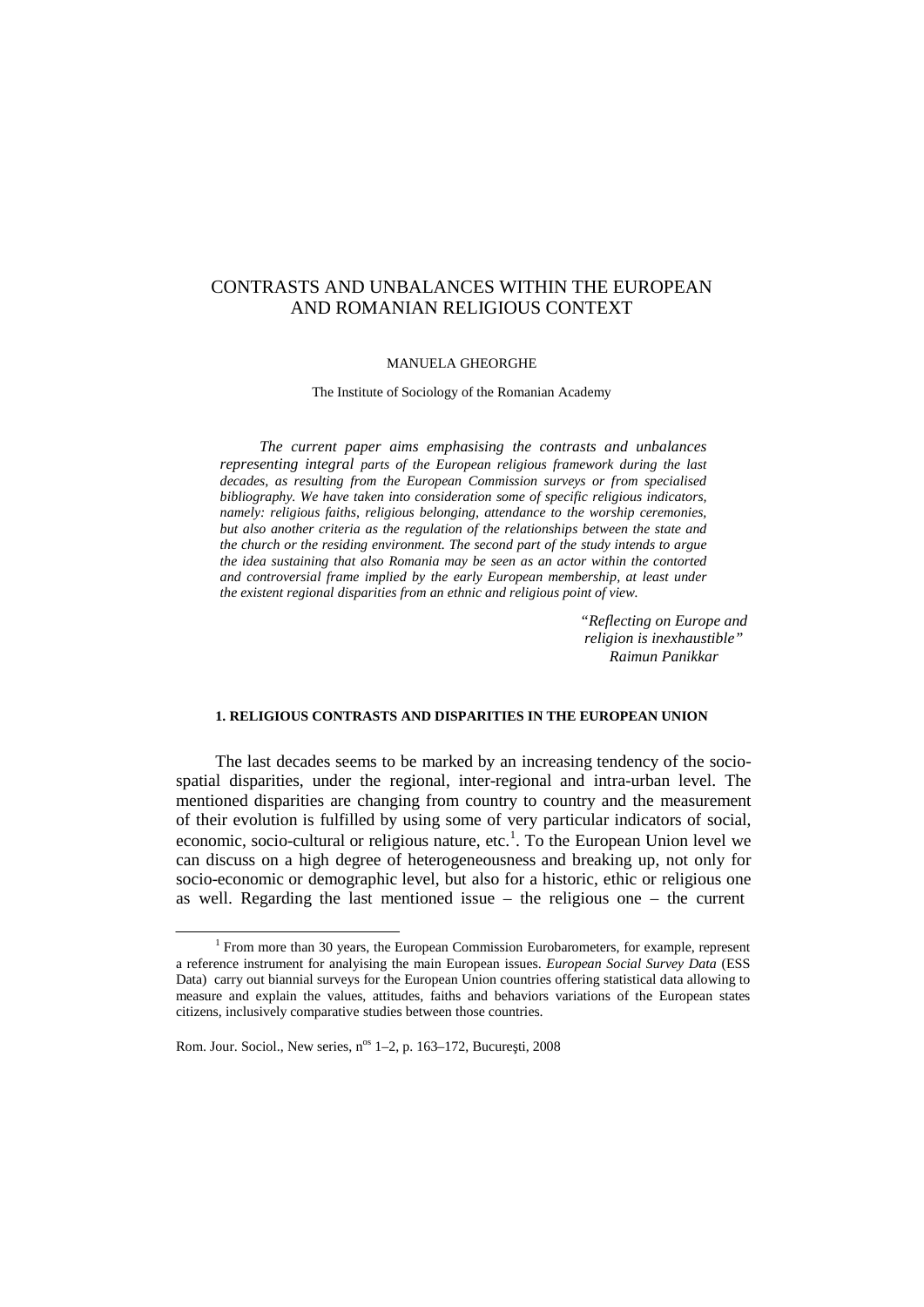religious pluralism, seen in this case under its own sociologic meaning, as contingent datum, historic and social, illustrating enough the diversity and expansion of the instruments by which the Europeans citizens are setting their relations to divinity.

**1.1. Christianity.** First of all, obvious disparities may be seen to the Christianity level-the common *religious* inheritance of Europe. North Europe is a prevailing protestant one, Southern Europe has a catholic majority while the eastern remains orthodox. On the other side, although the Jewish-Christian structure continue to remain determinative, it seems that the European Union is aiming now to convert more and more into a religious entity, complex and syncretic enough. Under the influence of the present demographic dynamics, based on the work force flood from the underdeveloped economic countries to the western European area, but also within the context of globalisation, the diversity and religious contrast between the European Union member states tends to become more prominent.<sup>2</sup>

**1.2. Report State-Church**. Major differences can be remarked regarding the way the European Union member states understand to settle the relationship between state and church, precisely the position and the mission accomplished by the Churches within society, and also the way the religious worships are legally settled. The traditional classification regarding the type of these relationships is a tripartite one and is based on three categories: the systems of separation, composition and state church. The subject requires a special attention and consequently it will not be detailed at the moment, not being an object of herewith study. Therefore, we mention that, taking the example of France as a recognised laic country, the religion is systematically removed from the public area. As it is the case for Great Britain, the king is considered the head of the Anglican Church but without financially supporting it. Italy, Spain and Portugal could be seen as holding a intermediary position between separation and protection of worships but, as prevailing catholic countries they are paying special attention and support for the catholic church 3 . In this case we are not entitled to consider with no reason as having a single European pattern when referring to the relationships between church and state in the enlarged Europe.

A particular case is represented just by Romania, a country with a clear orthodox majority where the relations between State and Church are regulated by the principle of autonomy and neutrality but in fact the state financially gives support to the Romanian Orthodox Church together with the other legally recognised worships, giving financially support for the remuneration of the

<sup>&</sup>lt;sup>2</sup> The statistics of the last years, for example, stress a serious increase within the European Union countries of the number of muslims, sikhs, budhist, other non-Cristhian adherents for the recent date. By the presence of a numerous community of Romanian emmigrants in Italy, we can discuss in the recent years about a significant orthodox presence in this country.

 $3$  For a more complete overview over this extremely special issue see Margiotta Brolio, C. Mirabelli, F. Onida, (1997). *Religioni e sistemi giuridici*, Bologna, Il Mulino.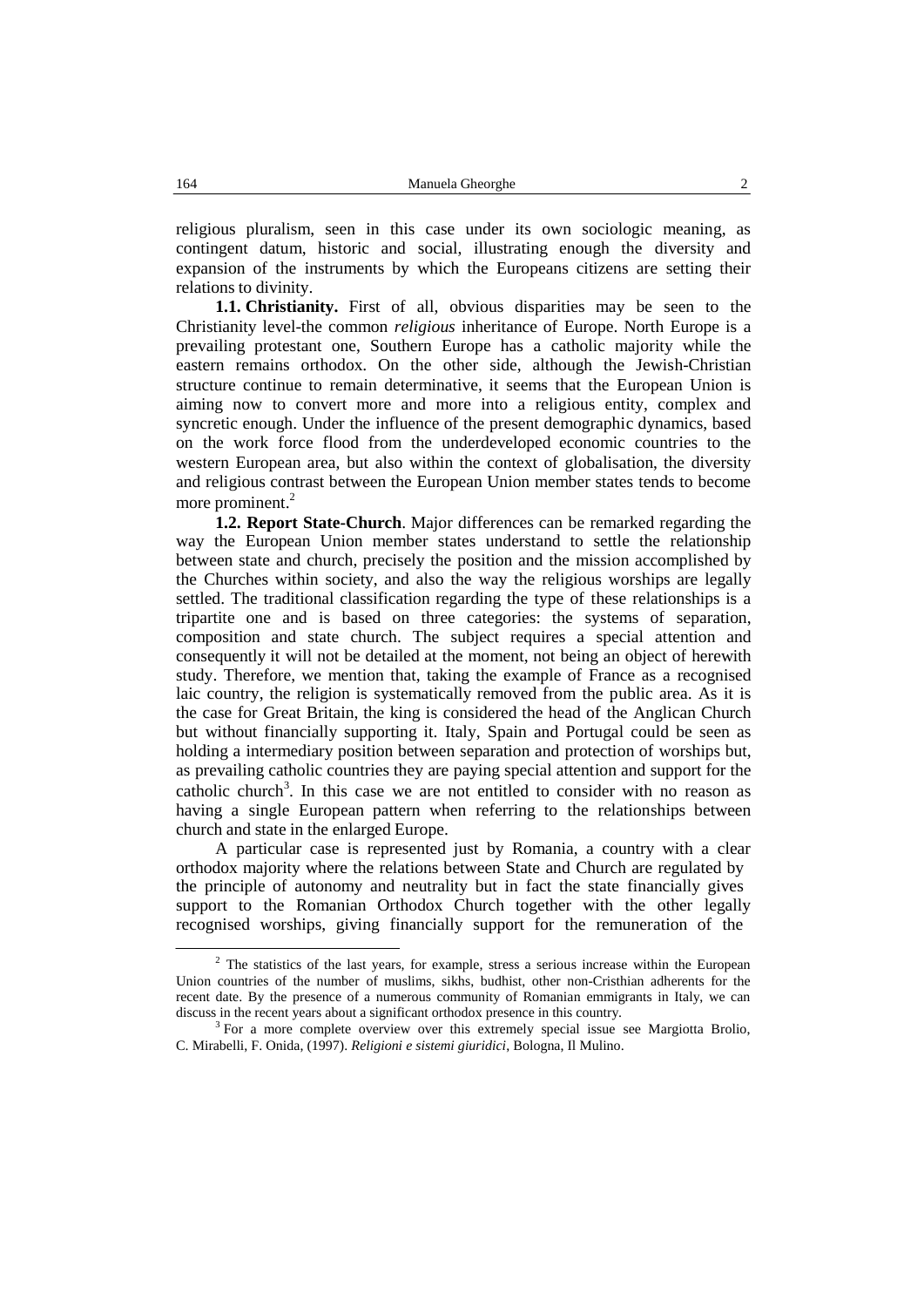worships members remuneration and also for building and consolidating their worship houses etc.

**1.3. Religious beliefs**. We sustain also that important disparities may to be found as regards the religious beliefs belonging to the European nations. According to the information provided by the European Commission Special Eurobarometer, *Social Values, Science and technology*, from January-February 2005, one of two Europeans have declared they believe in God (52%), roughly one of four sustain they believe into a supreme spiritual force, impersonal one, (27%), but 18% from them declare they do not believe neither God nor other spiritual supreme, impersonal force.

Significant differences are provided especially by the results concerning the religious beliefs of different nationalities: for example in Malta, country with an important catholic tradition, the majority of the population (95%) believe in God. We confront with a similar situation for all other countries with a prevailing religion, especially for the orthodox ones. For Cyprus, with a majority of Greek Cypriot Orthodox citizens, 90% from the total population declared they believe in God. Considerable data percentage can also be found as regard Greece (81%), Portugal (80%), Italy (74%), Ireland (73%).

Concerning Romania, a country with a majority orthodox population, strongly attached to the institution of church and tradition, 90% from the respondents sustained, according to the quoted survey their belief in God. The record in the field belongs to Turkey, candidate country to integration in the European Union, having a Muslim population in proportion of 95%.

Countries as Czech Republic (50%) and Estonia (54%) offer a strongly contrasting case by the increased percentage of persons believing in God – both ex communist countries, but also Sweden (53%).

Representative for outlining the respondents believing in God are also the data as regards the socio-demographic status of the interviewed (age, level of education, gender, etc.). We notice from the total amount of persons declaring their belief in God, 58% are woman and 45% men, 63% with age of 50 years and over, 49% between 40 and 54 years, 46% between 25 and 39 years, 44% between 15 and 24 years. The highest level of those believing in God is noticed for persons having graduated their studies at 15 years, and the lowest (45%) to the subjects at the age of 20 years and over this age being still involved into a different type of studies 4 .

The existent discrepancies regarding the way the European are relating to religion are highlighted by a European survey dated June 2005, achieved also under the European Commission auspices according to which for the majority of Polish (86%), Italian (74%) and Portuguese (72%) individuals religion holds an important position in their lives. In the mean time, "religion has an important position in life" only for a minority of French  $(46\%)$ , British ( $40\%$ ) and Czech Republic (34%). (Table 1)

<sup>4</sup> Special Eurobarometer. (Jan.-Feb. 2005). *Social Values, Science and technology*, TNS Sofres European Commission.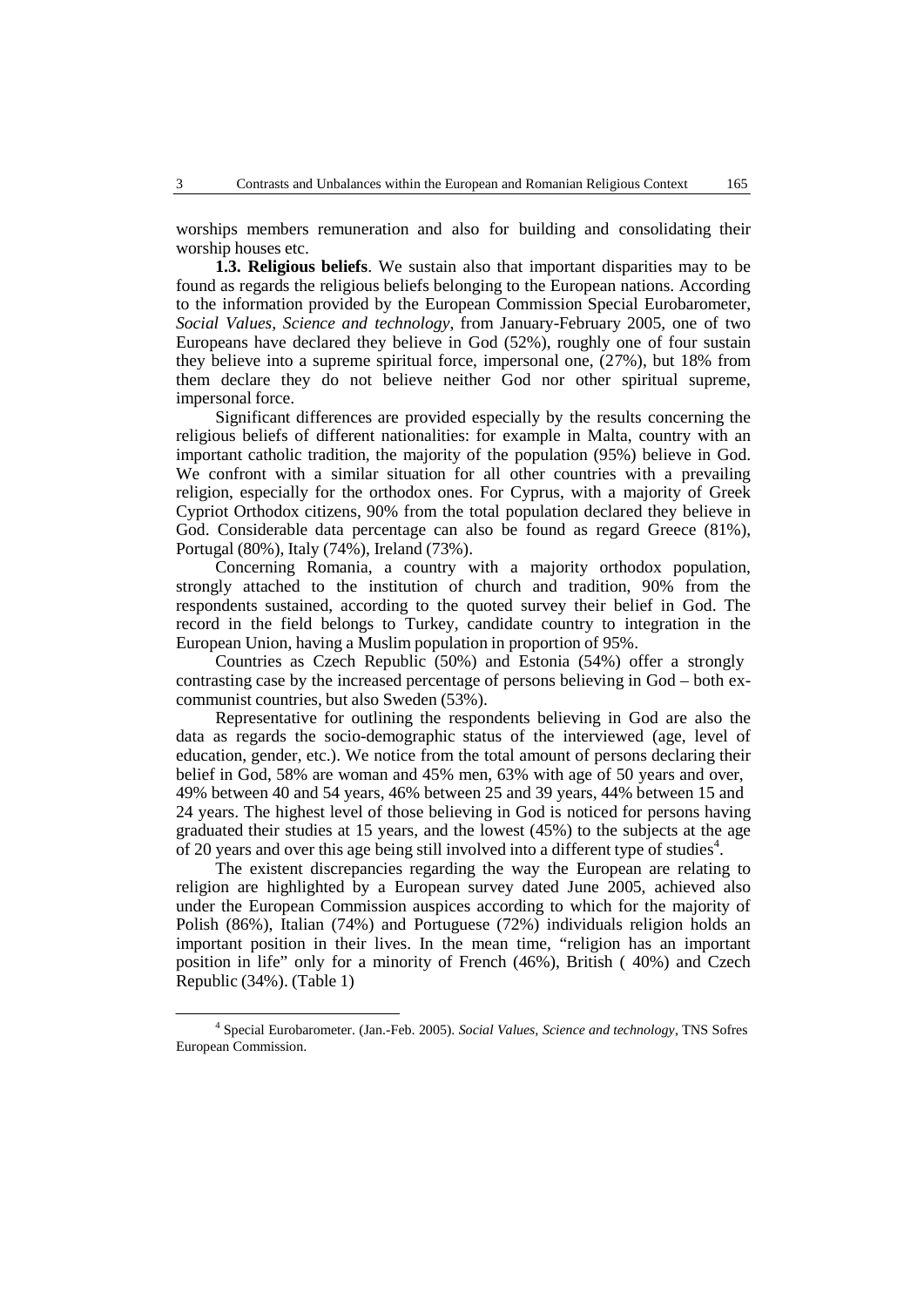#### *Table 1*

|               |       | ean<br>age<br>Europe<br>ä<br>ಡ | $\circ$<br>$\cdot$ $-$<br>≏<br>ن<br>Reput<br>g | and<br><b>Finl</b> | $\omega$<br>c<br>Ēã | ≻<br>man<br>Ger | ➢<br>Ital | s<br>ದ<br>$\approx$<br>$\omega$<br>≻<br>ಡ<br>تم | and<br>ಕ<br>≏ | –<br>gg<br>≍<br>ᅀ | Spain | Britain<br>Great |
|---------------|-------|--------------------------------|------------------------------------------------|--------------------|---------------------|-----------------|-----------|-------------------------------------------------|---------------|-------------------|-------|------------------|
| In<br>measure | great | 29                             | 16                                             | 23                 | 18                  | 26              | 39        | 26                                              | 53            | 42                | 25    | 23               |

Less 29 18 30 28 30 35 20 33 30 35 17

(average) <sup>58</sup> <sup>34</sup> <sup>53</sup> <sup>46</sup> <sup>56</sup> <sup>74</sup> <sup>46</sup> <sup>86</sup> <sup>72</sup> <sup>60</sup> <sup>40</sup>

 $\frac{1000 \text{ N}}{\text{not at all}}$  15 21 20 18 13 14 16 10 12 11 20 Not at all 27 45 26 36 31 11 38 3 13 28 40

(average)  $\begin{vmatrix} 42 \\ 66 \end{vmatrix}$  66  $\begin{vmatrix} 46 \\ 54 \end{vmatrix}$  54  $\begin{vmatrix} 25 \\ 25 \end{vmatrix}$  54  $\begin{vmatrix} 13 \\ 13 \end{vmatrix}$  25  $\begin{vmatrix} 39 \\ 39 \end{vmatrix}$  60

opinion <sup>0</sup> <sup>0</sup> <sup>1</sup> <sup>0</sup> <sup>0</sup> <sup>1</sup> <sup>0</sup> <sup>1</sup> <sup>3</sup> <sup>1</sup> <sup>0</sup>

What do you think about the following sentence: "Religion holds an important place in my life"

Source : "*Le Valeurs des européens*". Surveys TNSS Sofres-Euro RSCG. 3. June 2000 (table adopted by the author).

**1.4. Religious practice.** Regarding the European religious practices, some of the surveys achieved within the European countries have revealed that countries as France, Belgium, Pays Bas and Northern countries are recognised as being areas with a less level of religious belonging and practice. It can be seen sustained, also, the existence of a Scandinavian pattern differentiated by a high degree of religious affiliation buta minimum religious practice. For Ireland, the statistics are showing an exceptional religious behaviour. The Orthodox churches (Greece or Romania, for example) present a similar case as well. (Table 2)

| $A$ uchdance of church in $1770$ (as percentage) |                         |                  |                                              |                 |       |  |  |  |  |
|--------------------------------------------------|-------------------------|------------------|----------------------------------------------|-----------------|-------|--|--|--|--|
|                                                  | Once by<br>week or less | Once by<br>month | To important<br>religious<br>ceremonies etc. | Once by<br>year | Never |  |  |  |  |
| European<br>average                              | 29                      | 19               | 8                                            | 5               | 40    |  |  |  |  |
| Catholic<br>countries                            |                         |                  |                                              |                 |       |  |  |  |  |
| Belgium                                          | 23                      | 8                | 13                                           | 4               | 52    |  |  |  |  |
| France                                           | 10                      |                  | 17                                           |                 | 59    |  |  |  |  |

*Table 2*

Attendance of church in 1990 (as percentage)

Yes

No

Without  $\begin{bmatrix} 0 \end{bmatrix}$ 

Almost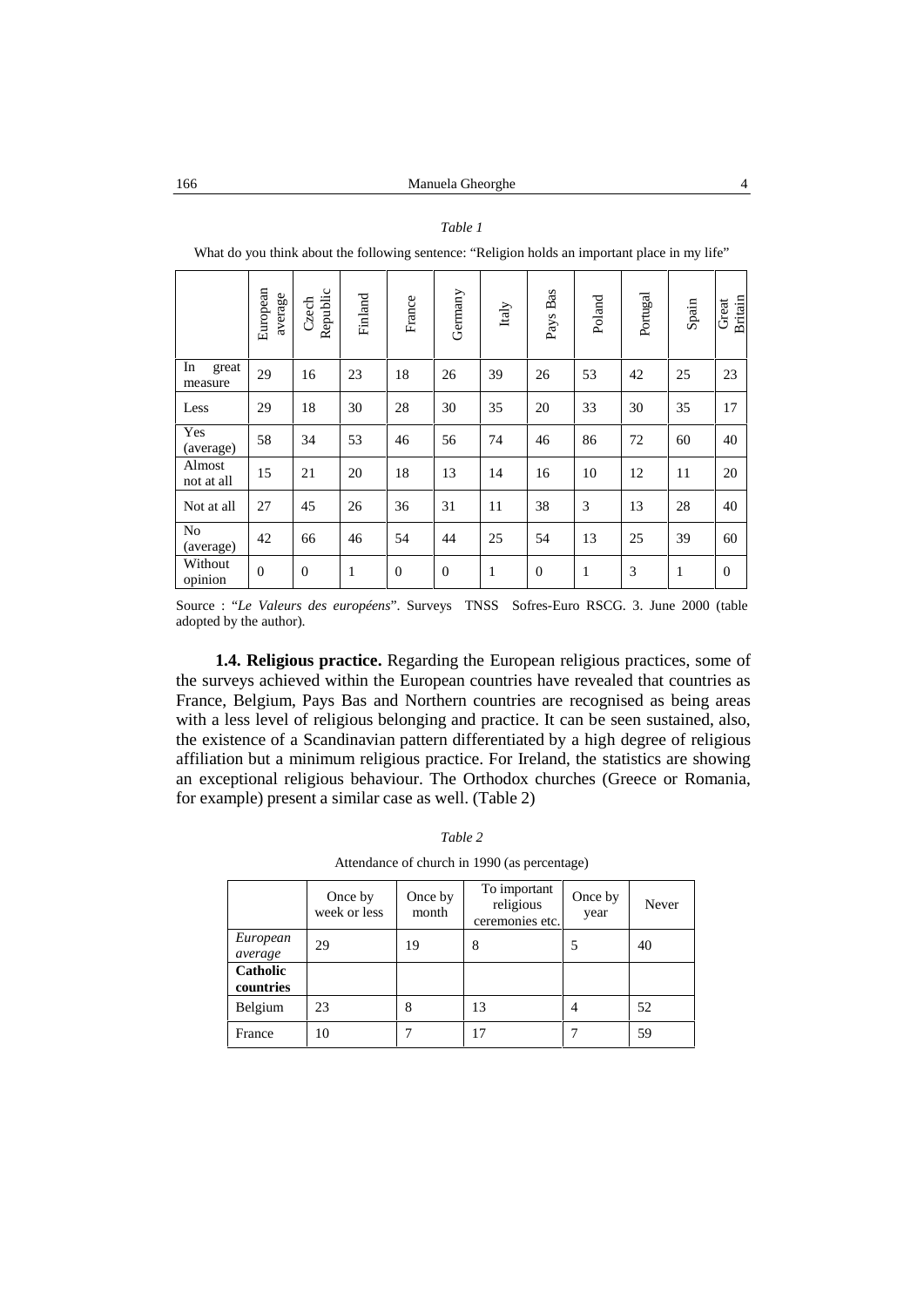| Ireland                        | 81 | 7  | 6  |        | 5  |
|--------------------------------|----|----|----|--------|----|
| Italy                          | 40 | 13 | 23 |        | 19 |
| Portugal                       | 33 | 8  | 8  |        | 47 |
| <b>Protestant</b><br>countries |    |    |    |        |    |
| Spain                          | 33 | 10 | 15 |        | 38 |
| Great<br><b>Britain</b>        | 13 | 10 | 12 | 8      | 56 |
| West<br>Germany                | 19 | 15 | 16 | 9      | 41 |
| Pays Bas                       | 21 | 10 | 16 | 5      | 47 |
| North<br>Ireland               | 49 | 18 | 6  | $\tau$ | 18 |
| Evangelic<br>countries         |    |    |    |        |    |
| Denmark                        |    | 11 |    |        |    |
| Finland                        |    | -  |    |        |    |
| Island                         |    | 9  |    |        |    |
| Norway                         |    | 10 |    |        |    |
| Sweden                         |    | 10 |    |        |    |

*(Continued table 2)*

Source : table adapted by Ashford S., Timms N. (1992). *What Europe Thinks: a Study of Western European Values*, Aldershot, Dartmouth, p. 46. apud: Grace David, Danièle Hervieu-Léger (coordinators). (1996). *Identités religieuses en Europe*, Éditions La Découverte, Paris, p. 53.

**1.5. Rural religiosity – urban religiosity within European Union countries.** Although the distribution of the main religiosity indicators is less highlighted due to the high degree of urbanity for the rural areas, some disparities and contrasts have to be taken into consideration under the European level, inclusively between the population religiosity from rural and urban environment. For this case the special attention for the European sociologists is oriented to the changes taking place in the rural religiosity, in comparison with the phenomenon in full development of "cities urbanity". Moreover, the analysis of the current aspects regarding the rural and urban space (social morphology**,** mobility, sociability, new transformations in the scope of religiosity) for the time being is more and more an element of interest and research for the European sociology. In 1966, for example, it was settled LADYSS (Social Dynamics and monopolisation of space) as a mixed centre of research composed of GRMS (*Groupe de recherche des mutations des sociétés europeenes*) within CNRS and STRATES (*Stratégies territoriales et dynamiques des espaces*), body that will structure the foundation of an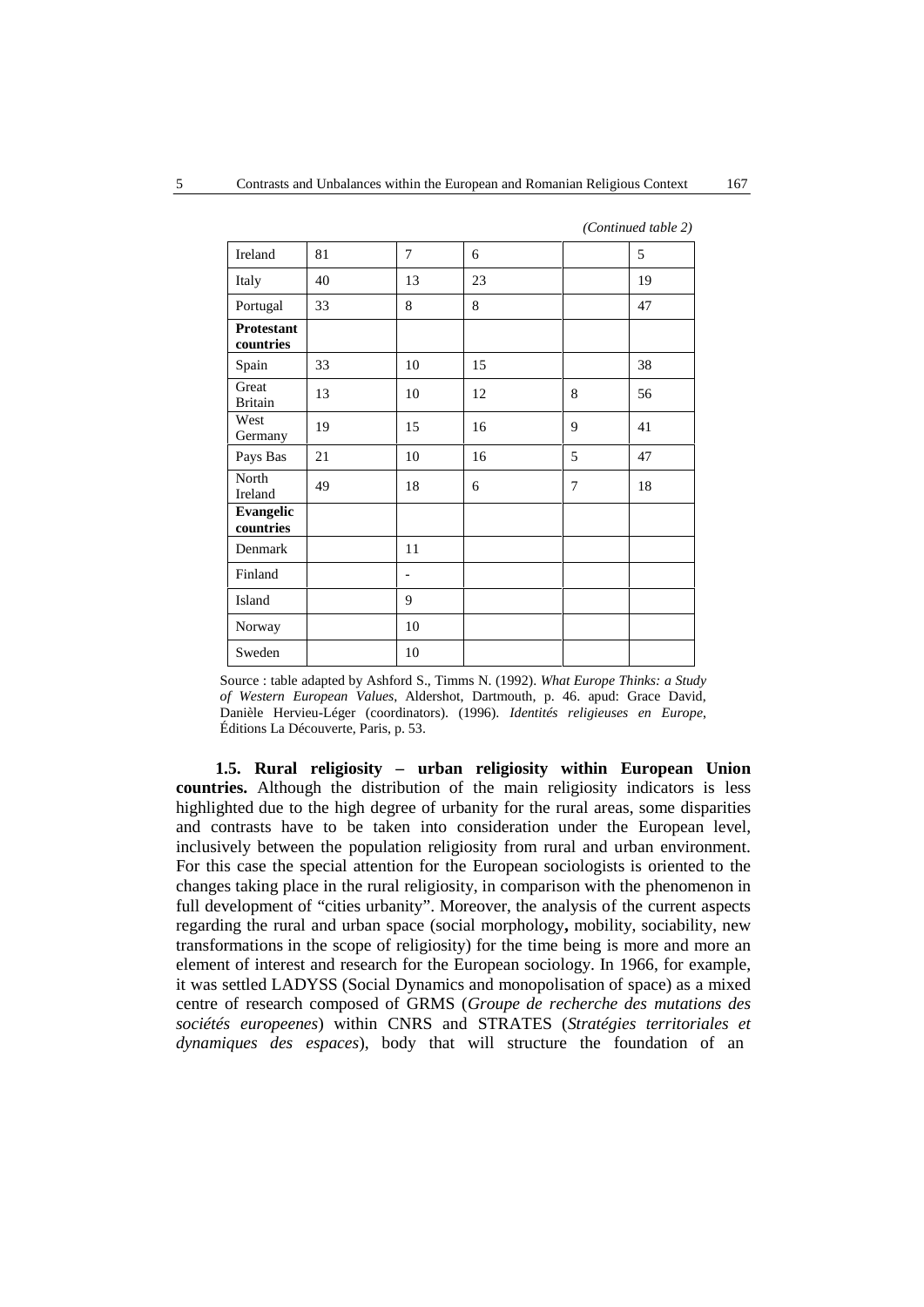"Observatory of rural space evolution" (Observatoire de l'Evolution de l'Espace *rural*) for the European Union countries.

Based on the departure point that the urban and rural are representing two categories that has not to be divided into the applied research, starting with 1997, LADYSS decided to enlarge the field of interest over the urban space. It was strongly pointed out that urban and rural, only taken together could really contribute to the "deciphering" of the main social dynamics and actual recomposition of the European framework, of the present social changes.

Consequently, according to the new tendencies, the idea of renouncing to the dichotomy theory, the traditional one for these two research fields already mentioned it has become very important. There is a change determined by the current deeply evolutions influencing the both levels: on the first side, the urban followers sustain the imminent disappearance of the rural, taking into account the accelerated development of agriculture and of a serious decreasement of the people actively involved in the agricultural work and of the *"villages urbanity*". On the other side, the adepts of the rural theory foreseeing a serious urban crisis and, as a consequence, a true *"rural revival"*, in the same time with the emergence of a special rurality of post-industrial type.

Within the rural environment, they state, as a resistance reaction to the globalisation process, it begins to appear some original economic and cultural changes which, being of little amplitude at the moment could in the future bring to a "rural revival" and finally, towards finding a rural "hidden revival", to reconfigure a new rurality in the European framework.

As regards the rural religiosity in England, the results given by two successive field surveys developed between 1999–2000 by the researcher Josiane Massard – Vincent, entitled her to draw up the conclusion that the inhabitants of the British villages, either the most devoted of them or the habitual ones continue to react to the church as the central body for their social life, in the meaning of the most representative public and meeting place, for socialising as well.

Nowdays, within the rural England landscape, the Anglican Church continue to be, above the spatial and architectural pre-eminence, the institution ordering not only the individual time but also the civil one<sup>5</sup>.

In France, the specialists are considering we really assist to a diminution of the differences between the rural and urban religiosity, just as a consequence of attenuation of the distance between rural and urban. During the Old Regime they appreciate the contrast between the religious life of cities and villages was significantly much representative as is the case in the present when the discrepancies are progressively reducing.

<sup>5</sup> Josiane Massard – Vincent, *Observations preliminaires s*ur *une paroise des Midlands (GB),* (http://halshd.archives-ouvertes.fr/halshs-0006821)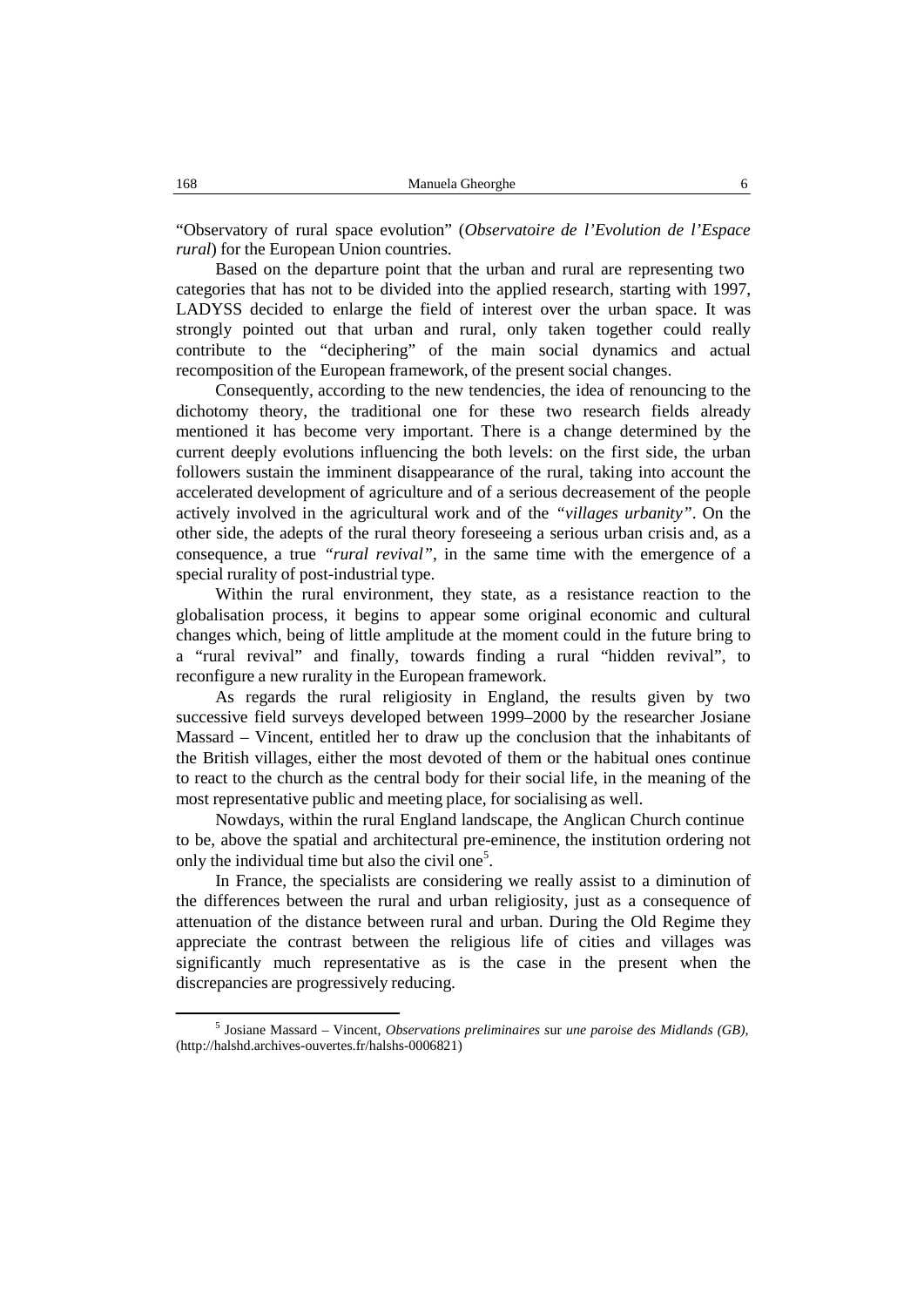# **2. CASE OF ROMANIA**

With regards to Romanian map of regional disparities we could consider without doubt under ethnic-religious point of view that our country remain an extremely homogenous one, the 23 ethnic minorities representing only 10.6% from the total population. The most representative is the Hungarian one: 1 431 807(6.6%) <sup>6</sup> with an overwhelming majority of reformed believers (Calvinist tradition) being concentrated especially in the Transylvania area. Within three counties: Harghita, Covasna and Mure, Hungarian ethnics are prevailing.

The Western region unfolds a clear cultural disparity: Hunedoara counting 90% Romanians while the other three component counties : Timi, Arad and Cara Severin are strongly cultural influenced by the dynamic of the Hungarian and German minorities.

An another distinct religious-ethnic group is represented by the Russians, according to the census from 2002, their number amounting to 35 764  $(0.17\%)$ <sup>7</sup>, their majority sharing the old Orthodox rite, and being especially concentrated in Dobrogea and Moldova. Outstanding discrepancies could be seen as regards the territorial distribution of this ethnic-religious minority. Notwithstanding this minority is spread all over the country, the most important concentration of Russians being found in Dobrogea: Tulcea county (13 326), Constan a (3 709), Br ila  $(2792)$ . The second concentration is placed in Moldova: Ia i  $(4410)$ , Suceava (2880) 8 . From the residence point of view, the census from 2002 indicates a representative predominance of the Russians community within the rural area  $(25538)$  compared to 25 538 in the urban area<sup>9</sup>. (ibidem, p. 771, p. 781).

From the residence point of view, the religious landscape acquires some special features: the territorial distribution of the Orthodox believers in the rural area, keeping into consideration the development regions, shows that, also preponderant within all eight, is still unequal distributed from a region to another. The most intensive presence of the Orthodox believers in the rural area is found in Oltenia (98.7%), Moldova (98.4%), Bucure ti (98.2%), Dobrogea (94.3%) and Moldova (93.5%).

The area counting the lowest Orthodox presence in the rural environment is represented by the followings: Banat  $(72.0\%)$ , Cri ana  $(69.2\%)$ , Transilvania (61.7%). Within all these areas, we find the biggest Roman-Catholic concentration: Banat  $(14.8\%)$ , Transylvania  $(12.1\%9)$ , Cri ana  $(10.3\%)$ . And another contrast is

 $^6$  National Institute of Statics. (2002). *The census of population and of their houses*, p. 802.  $^7$  Idem.

<sup>&</sup>lt;sup>8</sup> National Institute of Statics, *The census op. cit.*, p. 767

<sup>&</sup>lt;sup>9</sup> ibidem, pp. 771, 781.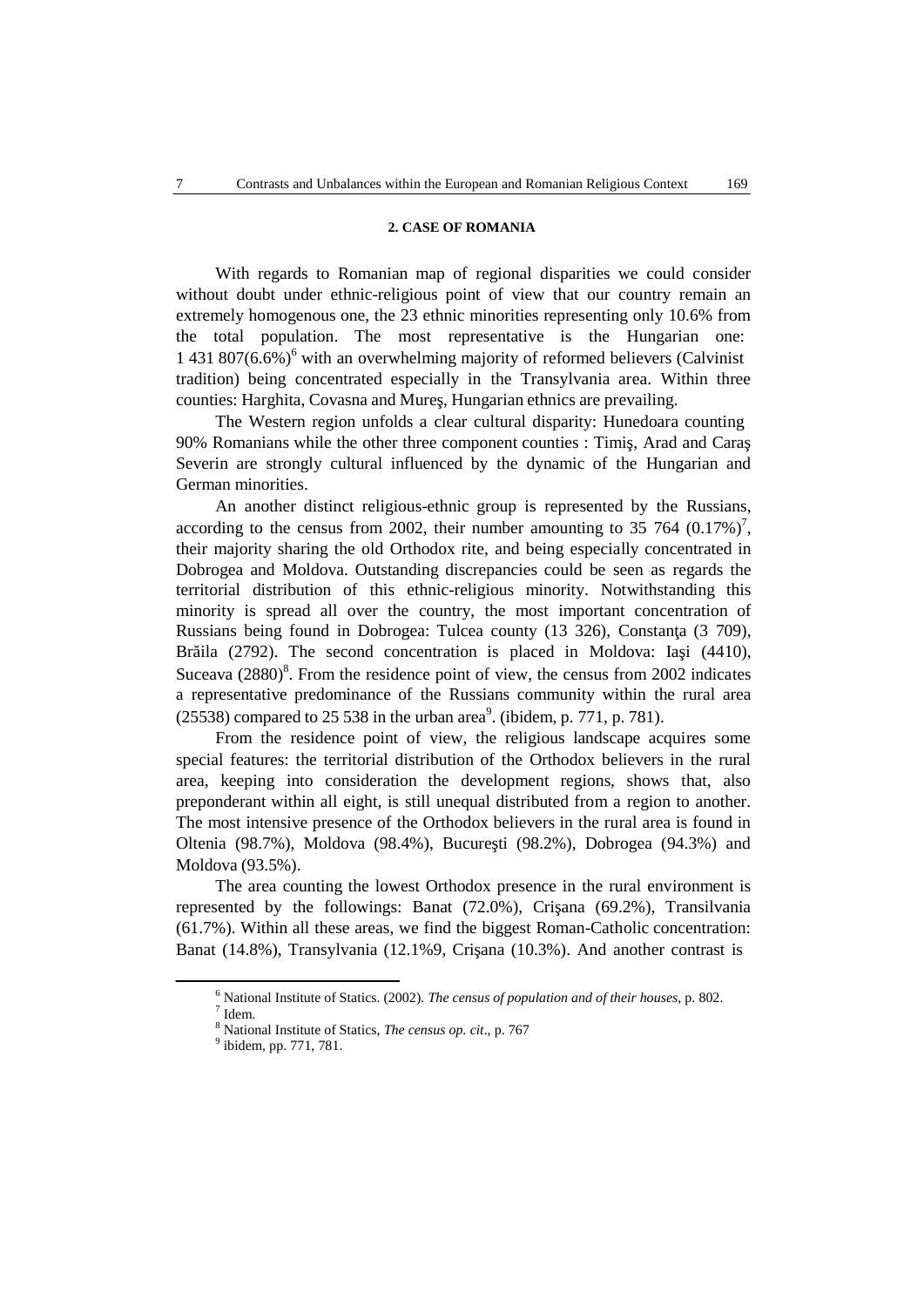represented by the regional territorial diffusion in the rural area of the New- Protestants: Transylvania (10.1%), Cri ana (5.5%); in all other areas, their presence is statistically irrelevant: Banat  $(1.7\%)$ , Moldova  $(0.7\%)$ , Bucure ti  $(0.3\%)$ , Muntenia (0.1%), Dobrogea (0.0%), Oltenia (0.0%).

As regard the Muslim believers from the rural areas, also for this case they are not homogenous distributed across the development regions: 3.9% in Dobrogea while in all the other regions they are less represented.

Interesting elements are provided by the statistical data concerning the diffusion area for the believers belonging to an "another religion". For this situation, their distribution in areas as Transylvania (13.3%), Cri ana (9.8%), Banat (9.2%) proving the reality of multiculturalism and religious syncretism recognised for these areas of Romania. (Table 3)

| What is your<br>religion? | 1.<br>Moldova | 2.<br>Muntenia | 3.<br>Dobrogea | 4.<br>Oltenia | 5.<br>Cri ana | 6.<br>Transilvania | 7.<br><b>Banat</b> |
|---------------------------|---------------|----------------|----------------|---------------|---------------|--------------------|--------------------|
| Orthodox                  | 93.5%         | 98.4%          | 94.3%          | 98.7%         | 69.2%         | 61.7%              | 72.0%              |
| Roman-<br>Catholic        | 3.9%          | 0.2%           | 1.0%           | $0.1\%$       | 10.3%         | 12.1%              | 14.8%              |
| New-<br>Protestant        | 0.7%          | 0.1%           | $0.0\%$        | $0.0\%$       | 5.5%          | 10.1%              | 1.7%               |
| Greek-<br>Catholic        | 0.2%          | $0.0\%$        | 0.2%           | $0.1\%$       | 4.6%          | 2.5%               | 2.0%               |
| Muslim                    | $0.0\%$       | 0.0%           | 3.9%           | $0.0\%$       | $0.1\%$       | $0.0\%$            | $0.0\%$            |
| Another<br>religion       | 1.5%          | 1.2%           | 0.7%           | $0.6\%$       | 9.8%          | 13.2%              | 9.2%               |
| Without<br>religion       | 0.1%          | $0.0\%$        | $0.0\%$        | $0.4\%$       | 0.4%          | 0.1%               | $0.0\%$            |
| Unspecified<br>religion   | 0.2%          | 0.1%           | 0.0%           | 0.1%          | 0.1%          | 0.2%               | 0.3%               |

*Table 3*

Religious belonging of believers, on development areas, in the rural environment (percentage from the total amount of the region population)

Source: National survey CURS 2003. Data processed within the Institute of Sociology of the Romanian Academy

A comparative study between the distribution of the believers within the rural and urban environment, based on the development regions entitles us to sustain there are not major discrepancies from this point of view, but by contrary we can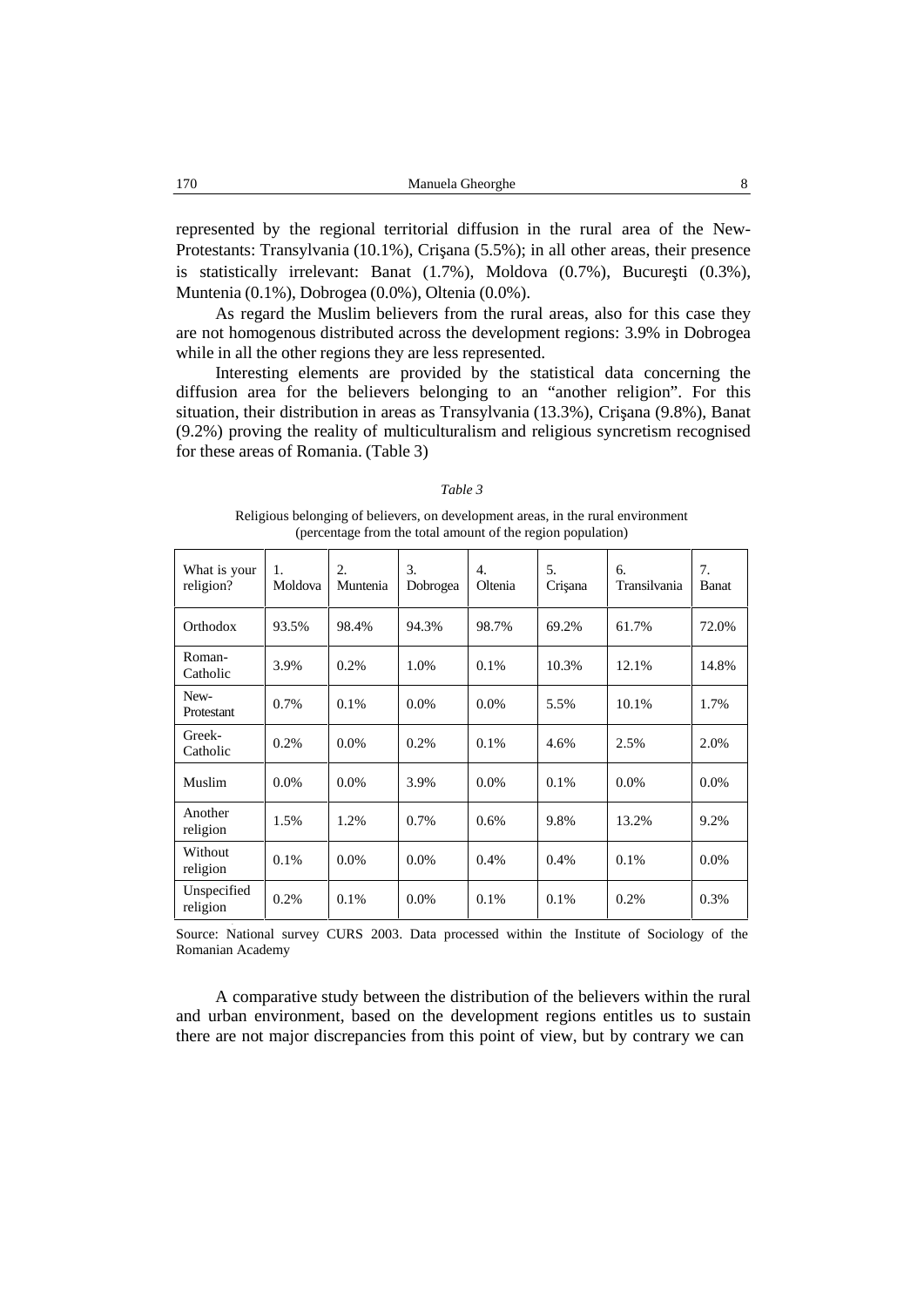notice a clear percentage similarity. Therefore, we distinguish a discrepancy as regards the distribution of the Neo-protestant believers in the Transylvanian area: 10.1% in the rural environment and only 3.5% in the urban environment. (Table 4)

| What is<br>your<br>religion?   | 1.      | 2.<br>Moldova   Muntenia   Dobrogea | 3.      | $\overline{4}$ .<br><b>Oltenia</b> | 5.<br>Cri ana | 6.<br><b>Transylvania</b> | 7.<br><b>Banat</b> | 8.<br><b>Bucure ti</b> |
|--------------------------------|---------|-------------------------------------|---------|------------------------------------|---------------|---------------------------|--------------------|------------------------|
| Orthodox                       | 94.5%   | 98.0%                               | 94.4%   | 98.0%                              | 66.3%         | 68.7%                     | 79.1%              | 95.0%                  |
| Roman-<br>Catholic             | 3.0%    | 0.3%                                | $0.6\%$ | 1.1%                               | 12.2%         | 12.9%                     | 9.5%               | 1.6%                   |
| New-<br>protestant             | 0.7%    | 0.4%                                | 0.6%    | 0.3%                               | 6.8%          | 3.5%                      | 2.1%               | $0.6\%$                |
| Greek-<br>Catholic             | 0.5%    | 0.4%                                | 0.1%    | 0.2%                               | 5.4%          | 4.1%                      | 1.7%               | 0.9%                   |
| <b>Muslim</b>                  | $0.0\%$ | $0.0\%$                             | 3.8%    | $0.1\%$                            | 0.1%          | $0.0\%$                   | 0.4%               | $0.0\%$                |
| Another<br>religion            | 0.9%    | 0.6%                                | 0.4%    | 0.3%                               | 8.5%          | 9.9%                      | 6.6%               | 0.7%                   |
| Without<br>religion            | 0.2%    | 0.2%                                | 0.1%    | $0.1\%$                            | 0.4%          | 0.5%                      | 0.2%               | 1.0%                   |
| <b>Unspecified</b><br>religion | 0.15%   | 0.1%                                | $0.0\%$ | $0.0\%$                            | 0.3%          | 0.4%                      | 0.2%               | 0.2%                   |

Religious belonging of believers, by development areas in the urban environment (percentages from the total population of the region)

*Table 4*

Source: National survey CURS 2003. Data processed within the Institute of Sociology of the Romanian Academy

The religious landscape within European countries offers, as we have tried to explain, one of the most significant indicators regarding the religious evolution. The development of what we can designate as **sociology of Europe** or of the European construction, based on the comparative information provided by, for example, the *Observatory* of the social changes in Europe and by settling a European comparative library, would really contribute not only to the building of the united Europe, but, in a compulsory way, to find the answer for one of the most important inquiry still seeking the answer, precisely, if Europe goes towards discovering their homogeneity or for emphasising the differences and diversity.